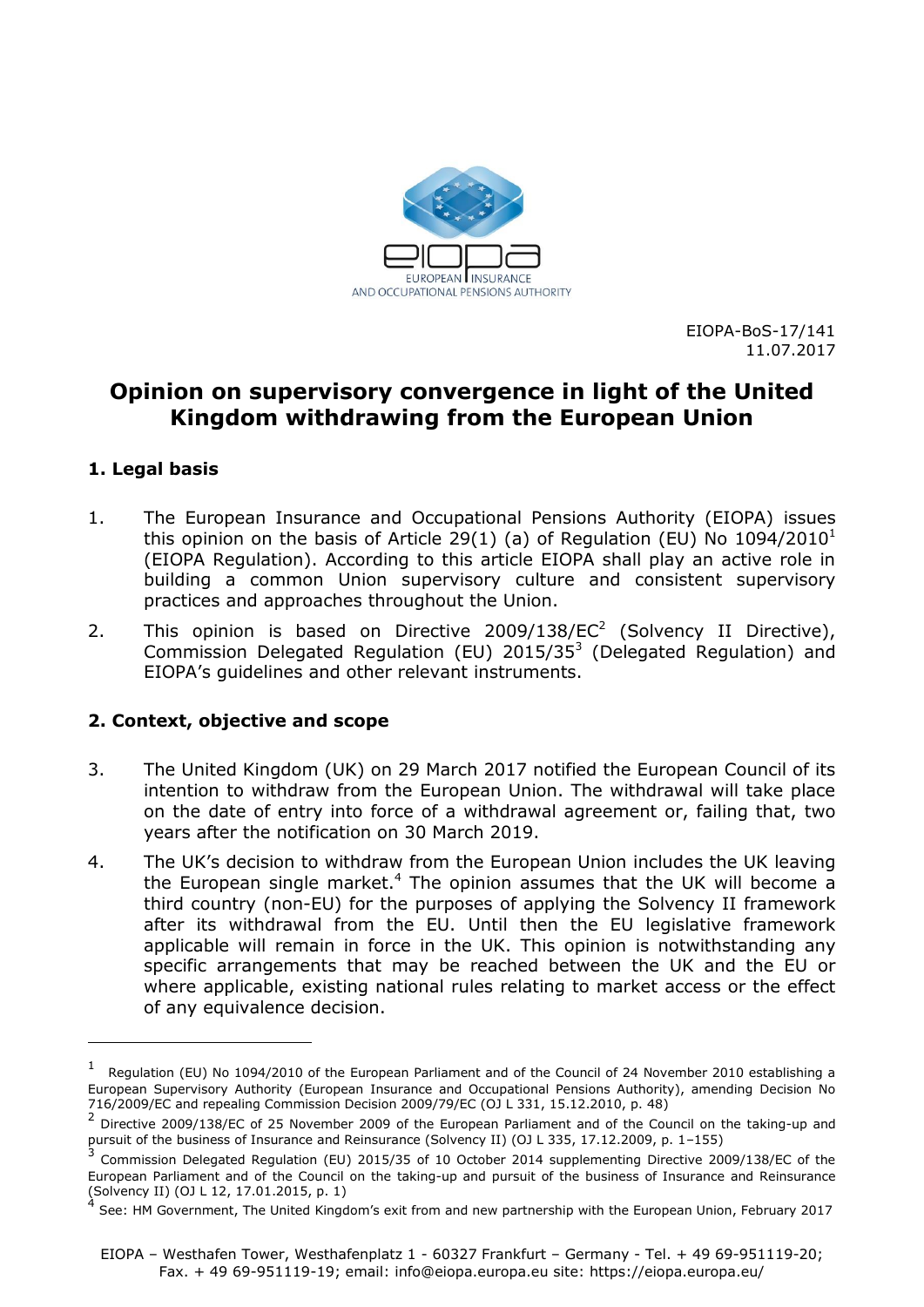- 5. Solvency II allows (re)insurance undertakings to pursue business in the EU, only if the undertaking is authorised in the  $EU$ <sup>5</sup> Based on this authorisation undertakings may do business on a freedom of establishment and freedom to provide services basis in other Member States.
- 6. Upon withdrawal from the single market, UK (re)insurance undertakings lose their right to conduct business across the EU Member States by way of freedom of establishment and freedom to provide services.
- 7. This will have as a consequence that in light of UK's decision to withdraw from the European Union UK-based undertakings may seek to relocate to or set up a new business in the EU27 in order to maintain access to the EU single market. Relocations can take place at different stages of the negotiations, in light of the extent of the cross-border activity, the business requirements or the extent of clarity on the future treatment. It is important however, that undertakings engage as early as possible in order to properly plan for the continuity of their business.
- 8. Considering the importance of the UK as the most important financial centre in the EU contributing by 24% of EU28 to the total financial and insurance activities in 2015, this unique situation requires a common effort at EU level to ensure a consistent supervisory approach to the relocation of undertakings. Communication between the UK and EU supervisors is encouraged in this context.
- 9. EIOPA has carried out on-site visits to certain supervisory authorities and discussed the processes and resources in place to deal with potential relocations.
- 10. The general objective of the opinion is to foster convergence and consistency of authorisation processes across Member States by setting out guidance on the application of the existing legal framework considering arrangements between EU and non-EU entities. While proportionality in the application of the prudential requirements under Solvency II allows supervisory authorities a certain judgmental evaluation, it is important to emphasise that proportionality is not a mean for lowering standards or for disregarding prudential requirements.
- 11. This opinion is addressed to the national competent authorities of the EU Member States<sup>6</sup> and applies to authorisation processes and on-going supervision of undertakings falling under the Solvency II framework.

<sup>5</sup> Similarly, branches from undertakings with head offices situated outside the European Union need authorisation according to Article 162 of the Solvency II Directive. The authorisation of a branch however does not grant the right to conduct business across the EU Member States by ways of freedom of establishment and freedom to provide services. The opinion covers the authorisation of such branches to the extent this is proportionate.

<sup>6</sup> Including the EEA-EFTA members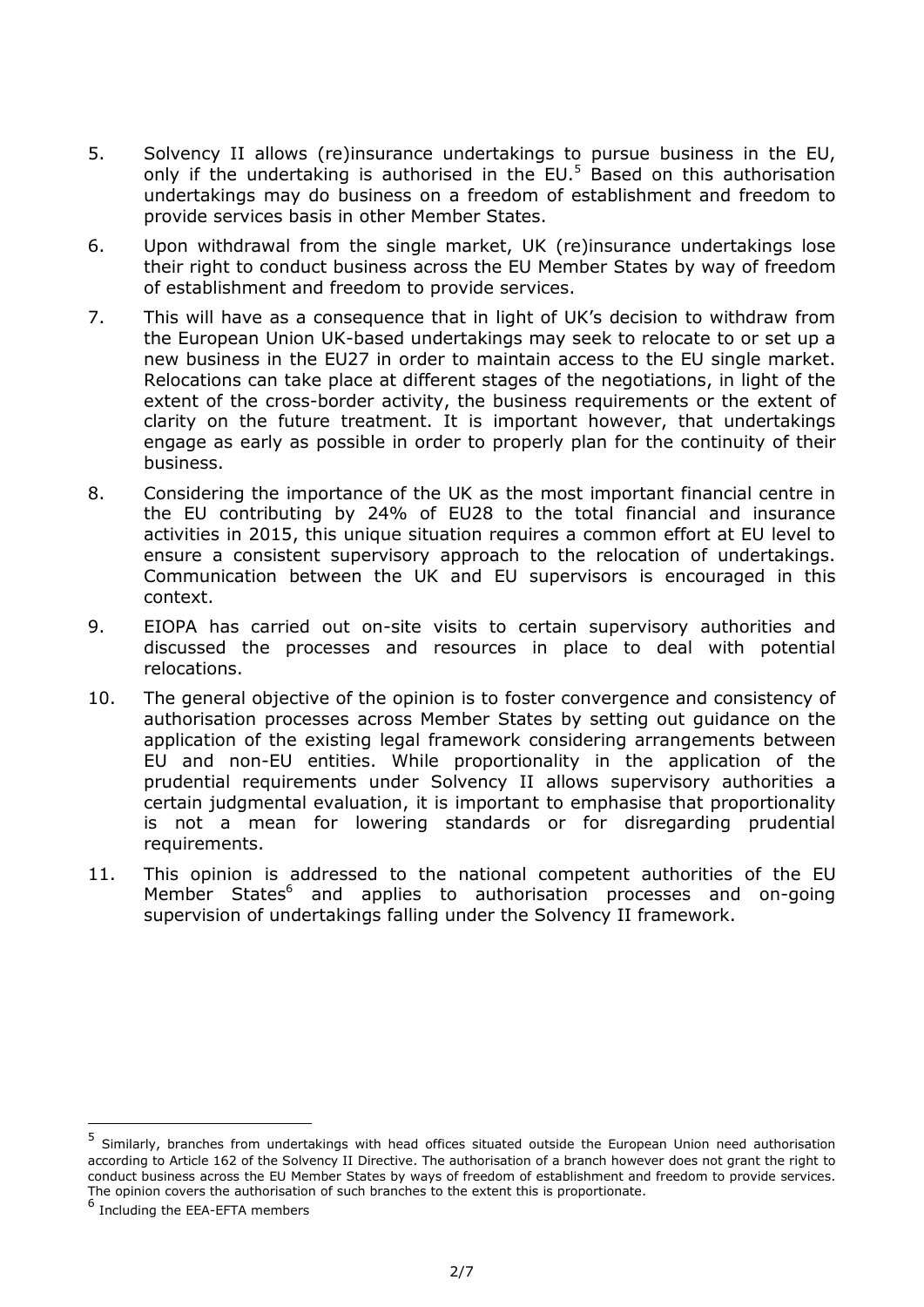## **3. Principles**

-

### **I. Authorisations and approvals**

- 12. An increased amount of requests for authorisation or approvals for relocating undertakings to be handled in a short timeframe would put pressure on authorisation processes in Member States and require resources for supervising new entrants. Member States should ensure that they have a sound authorisation process in place and have adequate resources to appropriately deal with the complexity of any new authorisation and the on-going supervision of the new undertakings. Interaction between authorisation teams and supervisory teams should exist in order to ensure effective on-going supervision after the initial authorisation.
- 13. Supervisory authorities are responsible for granting authorisations to undertakings seeking to provide (re)insurance services in the EU. When assessing an application for authorisation, supervisors should satisfy themselves that the undertaking has provided sufficiently detailed information to allow them to assess that it complies with the requirements under the relevant legislation. Supervisory authorities should apply a prospective and risk-based assessment of the authorisation. This involves supervisors having regard to the business model of the undertaking, assessing uncertainties associated with the strategy and how these will be managed.
- 14. No recognition of authorisations granted by other authorities is foreseen in Union law nor would the conditions of authorisation be identical to those which the initial authorising authority had to examine before granting an authorisation. Hence there cannot be any automatic recognition of an authorisation granted by another supervisory authority. An application is reviewed on its own merits and the required review process should be completed.
- 15. Supervisory authorities should ensure that conditions set by the relevant legislation are met from day one of the authorisation. The supervisor should, where appropriate, inform its assessment based on a previous authorisation by taking some aspects of the assessment of other regulators into consideration. This would be the case, for example for fit and proper requirements.
- 16. At the same time, supervisory authorities should apply strong scrutiny to the undertakings' governance structure, human and technical resources, geographical distribution of activities, as well as outsourcing arrangements. The supervisor should ask the applicant about any previous formal or informal requests to establish the undertaking in other Member States and, where applicable, the reasons why such applications were rejected or withdrawn.<sup>7</sup>
- 17. Similarly, any previous approval, for example for the recognition of own funds or the use of an internal model, should be subject to a new approval by the relevant supervisory authority (or authorities) before use. In assessing the internal model application, the supervisor can take the previous approval into

<sup>&</sup>lt;sup>7</sup> See: Section 5.2 of the Decision of the Board of Supervisors on the collaboration of the insurance supervisory authorities of the Member States of the European Economic Area (EIOPA-BoS-17/013)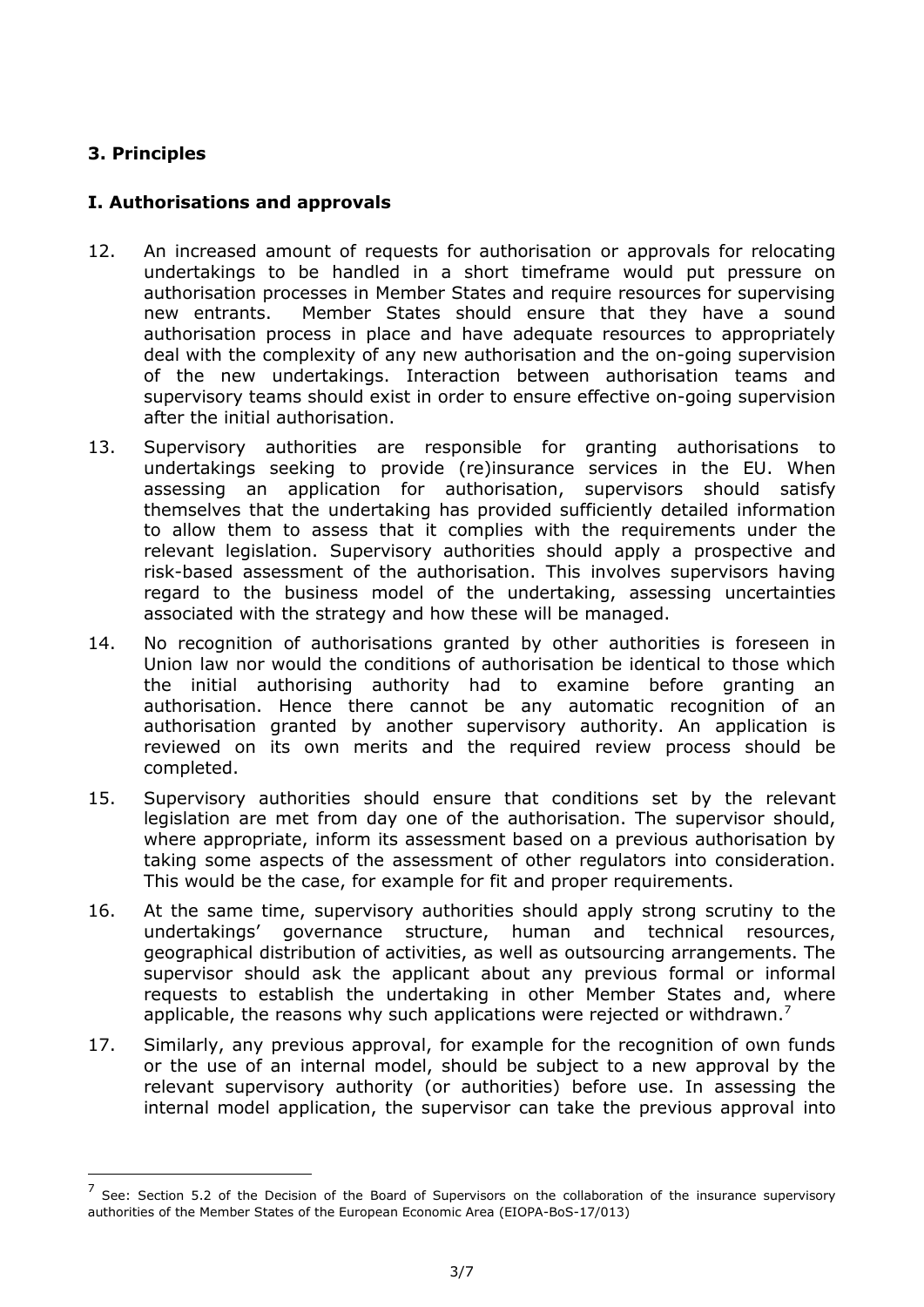account where relevant. Any changes in the risk profile, the risk management system or use of an internal model should be assessed.

- 18. In the case of an existing approval to use an internal model, a range of scenarios is possible. If a EU27-based subsidiary of a UK group is currently using the group internal model to calculate the subsidiary's solo capital requirement, a new application to use a solo model might be required by the subsidiary. In this case, the relevant supervisory authority will have been part of the joint decision to approve the group model and so will be well positioned to review a new application. Where a new EU27 subsidiary is being created, the relevant supervisory authority might have no familiarity with any existing internal model. Even for EU27-based groups with a UK subsidiary that becomes a third country subsidiary there are scenarios where a new group model application would be required.
- 19. Authorisation and approval processes take time. Undertakings seeking to relocate in the EU27 should approach the relevant supervisory authorities well in advance of seeking authorisations and where relevant enter into preapplication processes (for internal models). Where applicable, supervisory authorities should ensure that undertakings understand which approvals need to be obtained and are aware of the timescales involved.
- 20. Supervisory authorities should exchange information on approvals or authorisations where previous approvals or authorisations exist.

#### **II. Governance and risk management**

- 21. The supervisor should scrutinise whether governance arrangements in the undertaking seeking authorisation ensure effective decision-taking and risk management in the Member State of authorisation and allow for proper supervision. Undertakings should not display the characteristics of an empty shell.
- 22. EIOPA expects that the EU undertaking demonstrates an appropriate level of corporate substance, proportionate to the nature, scale and complexity of the planned business. This includes appropriate presence of the administrative, management or supervisory board (AMSB) members and key function holders in the Member State who dedicate sufficient time to fulfil their duties, as well as a level of local staff commensurate to the nature and amount of business being run from the entity.
- 23. The supervisor should require evidence on expected activity via freedom to provide services or freedom of establishment in other Member State(s) $8$  and on the senior management's proper knowledge of local market specificities, products and risks.
- 24. Any transfer of risk to participating undertakings or other entities should be carefully scrutinised by the supervisor in light of the business model and risk management capacity of the undertaking, the effectiveness of the risk transfer and related risks.<sup>9</sup> The extent of reinsurance carried out by an undertaking

<sup>&</sup>lt;sup>8</sup> See: Section 2.6 of the Decision of the Board of Supervisors on the collaboration of the insurance supervisory authorities of the Member States of the European Economic Area (EIOPA-BoS-17/013)

<sup>&</sup>lt;sup>9</sup> Article 209 of the Delegated Regulation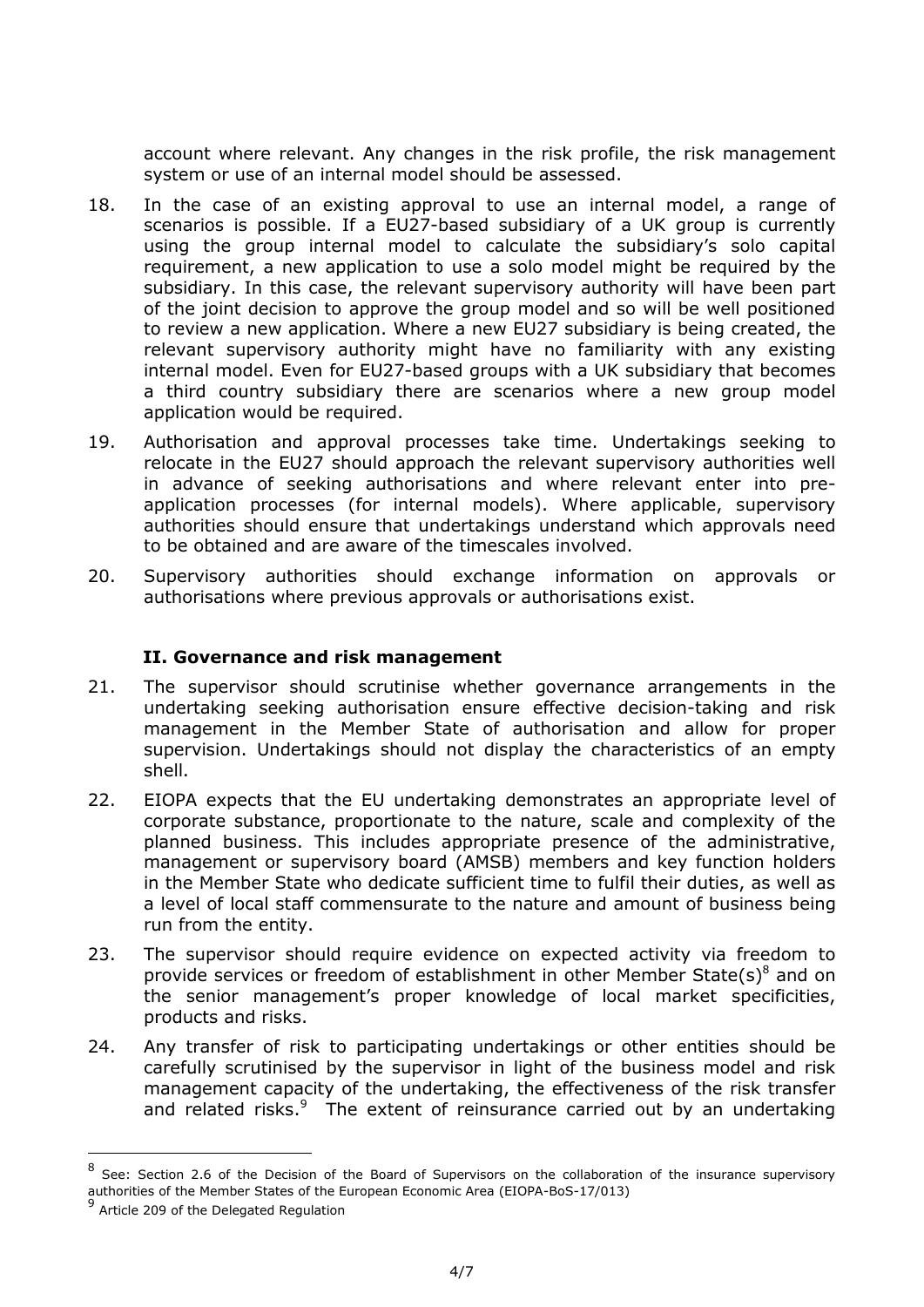should not undermine the responsibility or capacity of the entity to manage its risks and should be part of a coherent, well considered strategy which is aligned with the undertaking's risk appetite. Supervisors should be aware of extensive reinsurance arrangements (either intra-group or to third parties). A minimum retention of risks by the authorised undertaking should be required by the supervisor. As an indication, a minimum retention of 10% of the business written could be envisaged. The ratio of gross technical provisions in relation to the reinsurance recoverables provides an indication of the amount of business retained within the authorised undertaking.

25. The supervisor should challenge the risk transfer by requiring an assessment of the following parameters: impact of the risk transfer on the undertaking's counterparty risk and currency risk, the impact on asset composition (as it can be expected that the reinsurance recoverable would be a very significant asset), as well as the extent to which the reinsurance recoverable will be collateralised and the strength of the (re)insurer and the capital proposed to be held by the undertaking in the Member State of authorisation. Scenario analysis may be required from the undertaking to assess the effectiveness of the risk transfer in scenarios of adverse circumstances (such as default) at group level or with the third party.

#### **III. Outsourcing of critical and important activities**

- 26. The use of outsourcing may be an efficient way to perform some functions or activities, in particular within a group. However, outsourcing can also pose a number of challenges both for undertakings and for the supervisory authorities, especially when the outsourcing is critical to the functioning of the undertaking. Such concerns are heightened where the service provider is located outside the EU, as the ability of undertakings and supervisors to, respectively, control and supervise can be significantly impacted.
- 27. Relocating and new entities may seek to limit the impact of relocation through an extensive use of outsourcing of functions or activities. Such an approach cannot be allowed to deplete the corporate substance of the EU entities with repercussions on the adequacy of their management and on the effectiveness of supervision by the EU27 supervisors.
- 28. As a general principle, outsourcing of critical or important functions (or key functions) or activities is permitted for EU undertakings or branches provided that the AMSB remains fully responsible for the outsourced activity, and the outsourcing does not
	- materially impair the quality of the system of governance,
	- unduly increase operational risk,
	- impair the ability of supervisors to monitor compliance or
	- $\bullet$  undermine continuous and satisfactory service to policyholders.<sup>10</sup>
- 29. There should be a person within the undertaking responsible for outsourced key functions on an ongoing basis. $11$  Conflicts of interest should be prevented

<sup>10</sup> See Article 49 of the Solvency II Directive

 $11$  See Guideline 14 of the EIOPA Guidelines on system of governance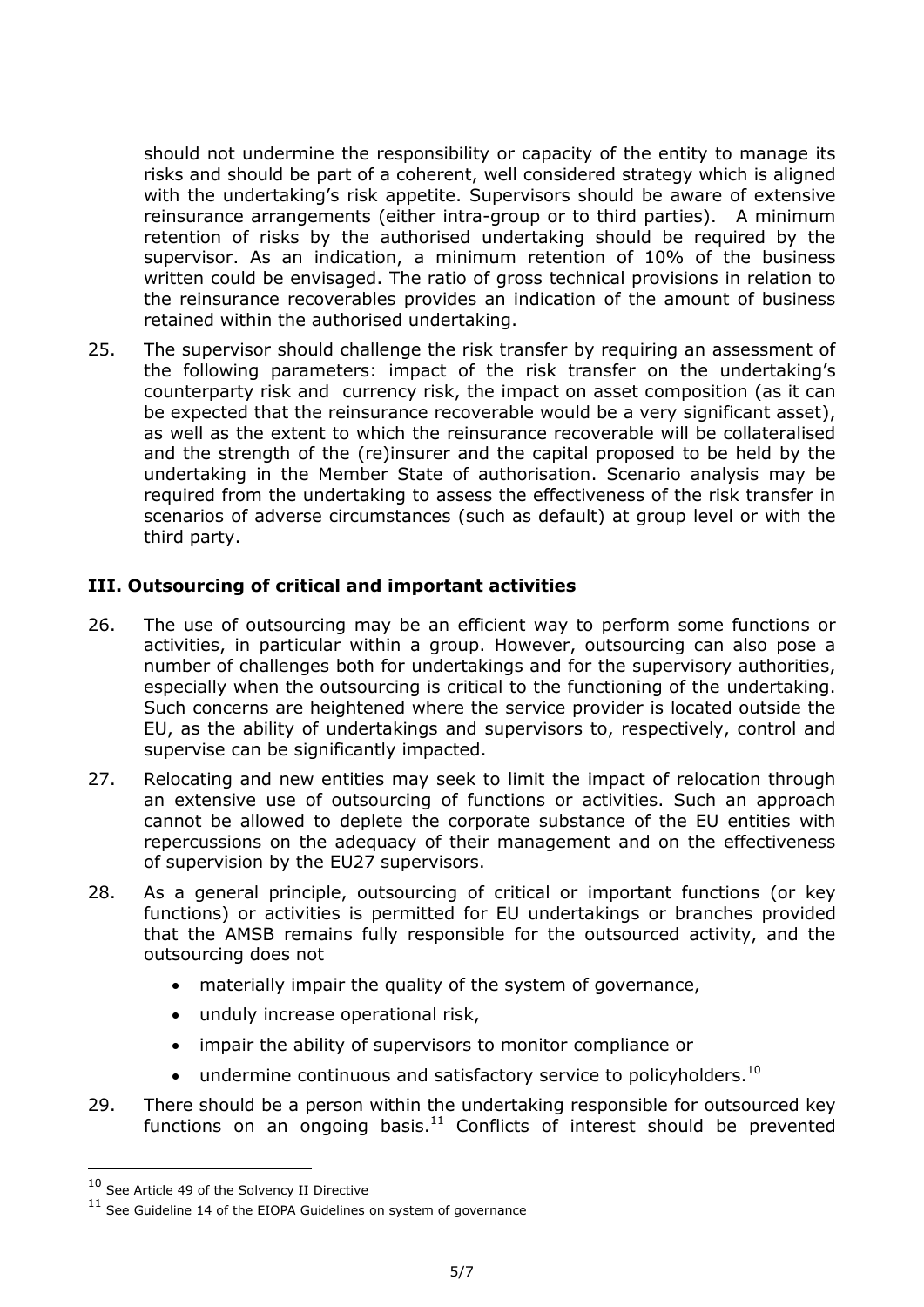between the undertaking and the service provider. In particular where the service provider is part of the same group, supervisors should carefully assess the undertaking's ability to control and influence the actions of a service provider to which critical or important functions or activities are outsourced.<sup>12</sup> This should involve assessing the undertaking's access to data, premises and involvement in decision-making in relation to its business. In particular where the service provider is located in a third country, access to information and to the service provider's premises, by the undertaking and supervisor should be guaranteed. The cooperation between relevant supervisory authorities to guarantee, where relevant, on-site inspections to service providers, should be ensured.

- 30. The part of key activities or functions that should be retained in the undertaking compared with tasks outsourced should be assessed having regard to the nature, scale and complexity of the business. The undertaking should retain sufficient expertise and resources to monitor and manage its risks. The undertaking should be in a position to resume direct control over an outsourced activity either by insourcing or through an alternative outsourcing arrangement.
- 31. The outsourcing of activities which are critical or important in an insurance undertaking, such as the design and pricing of insurance products, investment of assets or portfolio management, claims handling, compliance function, internal audit, accounting, risk management or actuarial support, provision of data storage or the provision of on-going systems maintenance or support should require particular attention by the supervisor when being notified of the intended outsourcing.
- 32. While it may be acceptable that undertakings with simple risk-profiles or a small scale of business outsource a significant part of their key functions, it would not be acceptable that undertakings with complex risk-profiles or a large scale of business do so. Considerations on proportionality on the outsourcing of critical or important functions should at a minimum consider the complexity of the business model, average number of employees, the total amount of the balance sheet and net annual turnover (earned premiums net of reinsurance).

## **IV. On-going supervision**

- 33. Supervisors should be able to review and evaluate undertakings' strategies and processes and have the necessary powers to require undertakings to remedy weaknesses or deficiencies. The supervisor should have in place the appropriate monitoring tools to assess existing and arising risks and have access to the relevant information, also in the case of activities outsourced by the undertaking. $13$
- 34. In particular, supervisory authorities should ensure that initial conditions set (at the moment of authorisation) are met on a continuous basis, including those relating to outsourcing. Furthermore, it should be ensured that any outsourcing does not impact their ability to enforce the relevant legislation. The supervisor should have full access to outsourced providers of critical or important functions, whether external entities or within the same group as the authorised

<sup>&</sup>lt;sup>12</sup> Article 274 of the Delegated Regulation

<sup>13</sup> Articles 34 and 36 of the Solvency II Directive